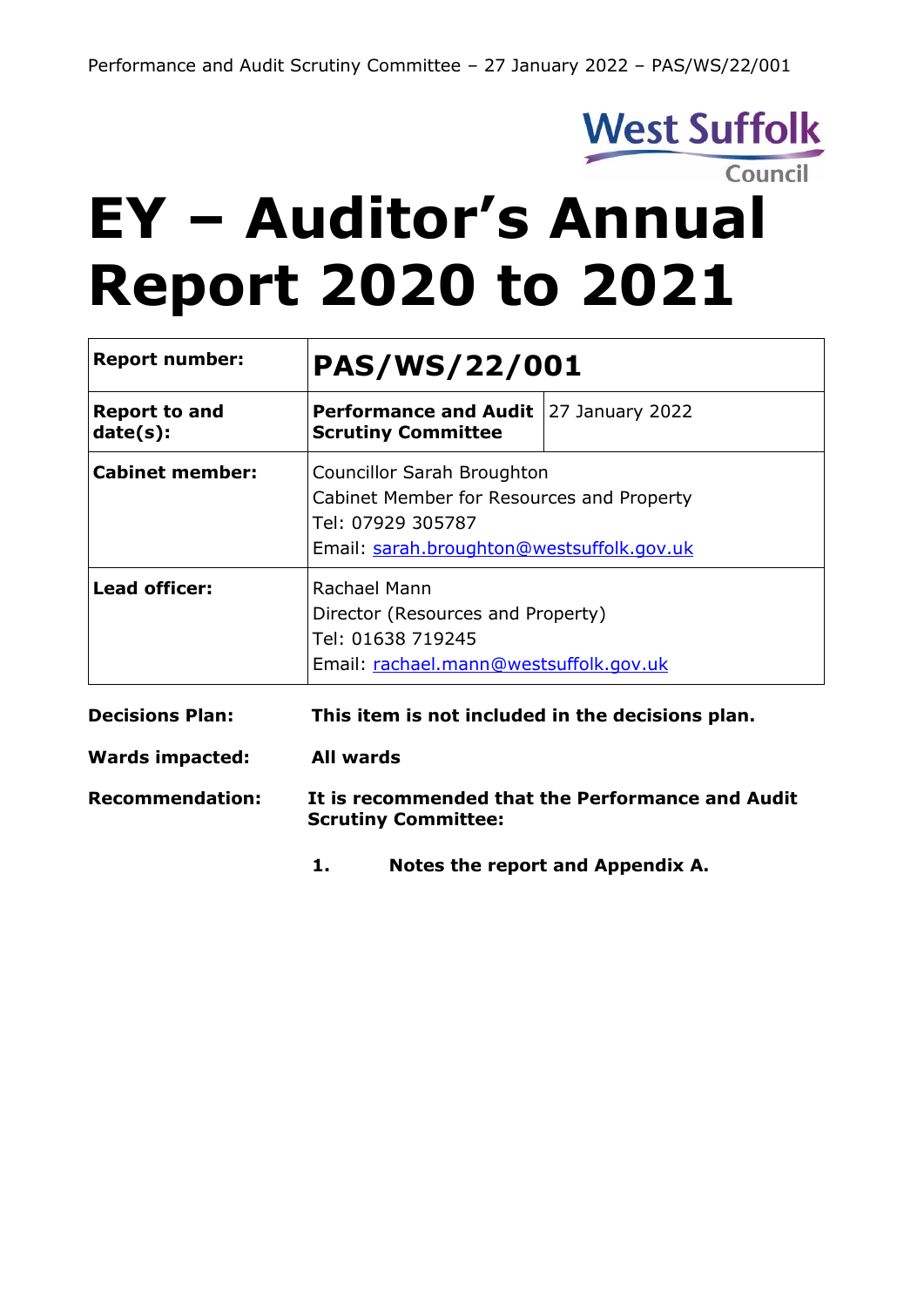## **1. Context to this report**

- 1.1 The purpose of this report is to update members on the outcome of the annual external audit of the 2020 to 2021 financial statements by Ernst and Young (EY), as detailed in their Auditor's Annual Report for the year ended 31 March 2021, attached at **Appendix A.**
- 1.2 The Auditor's Annual Report is for information and brings together all of the auditor's work over the year, including commentary on West Suffolk's value for money (VFM) arrangements as well as their opinion on the 2020 to 2021 financial statements.

# **2. Proposals within this report**

- 2.1 At the meeting of this committee held on 18 November 2021, EY presented their Annual Results Report setting out their progress on the audit of the council's financial statements for the year ended 31 March 2021. At that time the audit was still on-going, and the report outlined the findings to date, as well as the anticipated intention to issue an unqualified audit opinion.
- 2.2 The audit of the financial statements was subsequently completed on 15 December 2021, and EY issued their opinion that the accounts gave a true and fair view of the financial position of the council. They have not yet issued a completion certificate as they still need to perform the procedures required by the National Audit Office on the Whole of Government Accounts (WGA) submission. This is due to a delay by the government in releasing the WGA submission pack and guidance for 2020 to 2021.
- 2.3 Following the completion of the audit, EY are required to issue an Auditor's Annual Report to the council and external stakeholders, including members of the public, communicating the key issues arising from their work. This report is attached at **Appendix A**.
- 2.4 The Auditor's Annual Report also contains the proposed final fee for the audit which incorporates the original planned scale fee of £55,050 along with proposed further charges for both the scale fee and additional work required over the course of the audit. The final fee will be subject to ongoing discussions with, and agreement by, the Director (Resources and Property).

# **3. Alternative options that have been considered**

3.1 The audit of the financial statements is governed by the Local Audit and Accountability Act 2014 and is conducted in accordance with International Standards on Auditing (UK) (ISAs (UK)) and applicable law. Therefore, there are no alternative options.